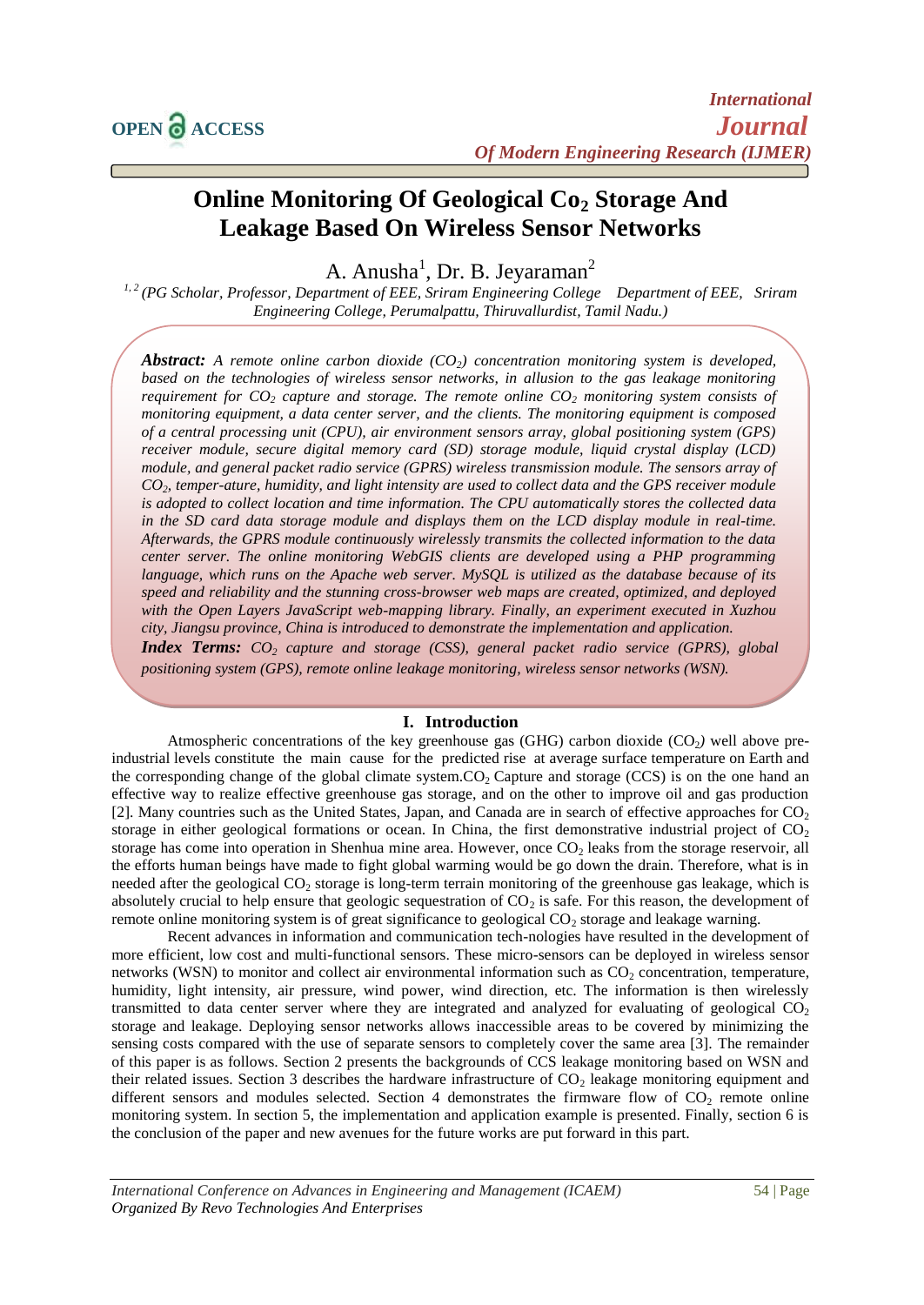### **II. Backgrounds**

#### *A. Monitoring of CCS Leakage*

The effective application of monitoring technologies should ensure the safety of CCS projects, with respect to both human health and the environment, and will contribute greatly to the development of relevant technical approaches for monitoring and verification [4]. Many tools exist or are being developed for monitoring geological  $CO<sub>2</sub>$  storage, including well testing and pressure monitoring; tracers and chemical sampling; surface and bore hole seismic; and electromagnetic/geomechanical meters, such as tiltmeters [5]. For example, to monitor the injection of  $CO<sub>2</sub>$  into the reservoir of the Sleipner Project in Norway, a project known as the Saline Aquifer CO<sub>2</sub> Storage (SACS) since 1996 [6]. The position of the injected CO<sub>2</sub> in the Utsira reservoir has been identified using 2-D and 3-D seismic time-lapse surveying, a conventional oil industry technique [7]–[8]. At Weyburn, a comprehensive program that included time-lapse 3-D seismic imaging, geochemical sampling and soil gas surveys was used a multifaceted approach to demonstrate effective containment [9]. Surface gas and biological monitoring were carried out in 2009 at the In Salah Gas project

The spatial and temporal resolution of these technologies may not be sufficient for  $CO<sub>2</sub>$  migration and surface detection. Further monitoring is conducted by satellite visible light, infrared views with satellite radar and optical aerial photography. Map of  $CO<sub>2</sub>$  in the mid-troposphere acquired by the Atmospheric Infrared Sounder instrument (AIRS) on NASA's Aqua satellite during July 2009 [11]. The National Oceanic and Atmospheric Administration (NOAA) ESRL's Global Monitoring Division (GMD) tall tower network provides regionally representative measurements of  $CO<sub>2</sub>$  and related gases in the continental boundary layer [12].

(Krechba, Algeria), where geological storage of  $CO<sub>2</sub>$  has been underway since mid-2004 [10].

However, these techniques focus either on monitoring the work status of  $CO<sub>2</sub>$  injection wells and the physical and geo-chemical study of the mechanism of geological structure or on applying high-resolution satellite remote sensing for mapping and acquiring global satellite map of large-scale distribution of  $CO<sub>2</sub>$ concentration, which are difficult to accurately locate the source position and time accuracy of  $CO<sub>2</sub>$  leaks or to meet the needs of real-time monitoring and early warning of near-surface leakage and migration of small-scale CO<sup>2</sup> geological storage.

#### *B. CO***<sup>2</sup>** *Monitoring Based on Wireless Sensor Networks*

WSN is a modern information technology with the integration of sensor technology, automatic control technology, data transmission network, storage, processing and analysis technology [13], [14]. Compared with traditional monitoring techniques, WSN is featured by its low-cost, low power consumption, simple to deploy, without onsite maintenance, etc., and it can achieve a variety of regional low-cost unmanned continuous monitoring [15]. Advances in WSN technology as well as the development of tiny sensor devices enable us to monitor environmental information [16]. WSN have become significant tools for analyzing natural phenomena. Over the past 10 years, a great deal of research effort has been devoted to the development of air environment monitoring based on tiny WSN systems [17]–[22]. Therefore, based on technologies of micro-sensors, GPS, GPRS, to meet the need of leakage monitoring of  $CO<sub>2</sub>$  geological storage, this paper developed a remote online monitoring system. The system mainly consists of geological  $CO<sub>2</sub>$  leakage monitoring equipment, data center server and the clients, as shown in Figure 1.



Fig.1. System structure of geological  $CO<sub>2</sub>$  leakage monitoring system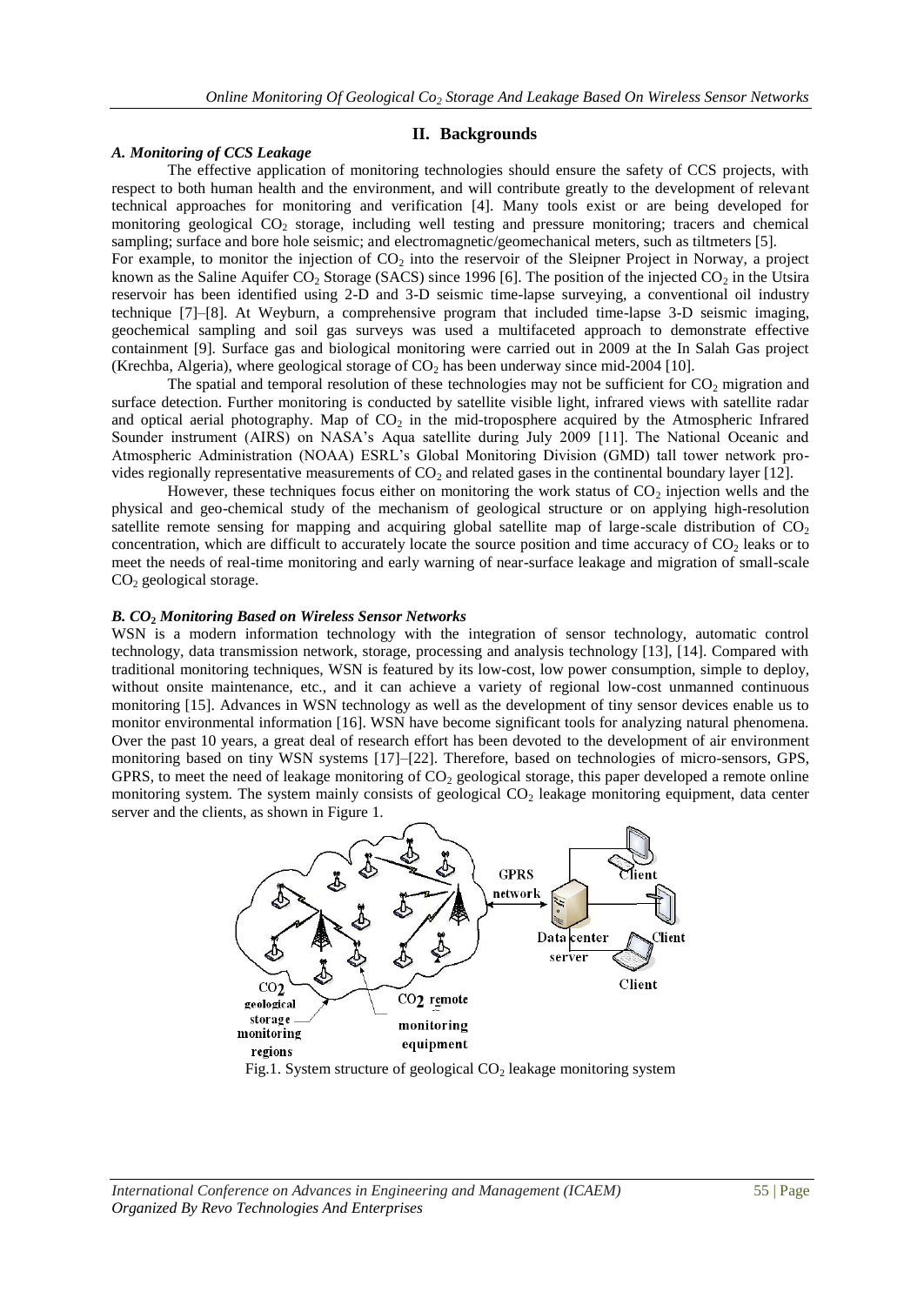

Fig. 2. Hardware infrastructure diagram of geological  $CO<sub>2</sub>$  leakage monitor.

The development of  $CO<sub>2</sub>$  remote real-time monitoring equipment is the core task of the whole system. The equipment can be deployed in  $CO<sub>2</sub>$  geological storage monitoring region. It can collect  $CO<sub>2</sub>$  concentration, temperature, humidity, light intensity and other air environmental information through sensors and get the current position (longitude, latitude and elevation) and timing (GMT) information through Global Positioning System (GPS). The General Packet Radio Service (GPRS) network will send the collected data to the data center server, and then simultaneous data query, analysis and monitoring can be achieved on multiple clients.

## **III. Hardware Infrastructure**

Geological  $CO<sub>2</sub>$  leakage monitoring equipment based on WSN are mobile devices used by humans. The equipment is composed of the air environment sensors array, GPS receiver module, central processing unit, SD card data storage module, LCD display module and GPRS wireless transmission module, as shown in Figure 2.

## *A. Microcontroller*

The microcontroller (NXP LPC1768 Chip) manages the operation of each module. Its ARM Cortex-M3 based micro-controller for embedded applications featuring a high level of integration and low power consumption.



Fig. 3. Circuit diagram of air environment sensor array. (a) NDIR CO<sub>2</sub> sensor. (b) Temperature sensor. (c) Humidity sensor. (d) Light intensity sensor.

*International Conference on Advances in Engineering and Management (ICAEM)* 56 | Page *Organized By Revo Technologies And Enterprises*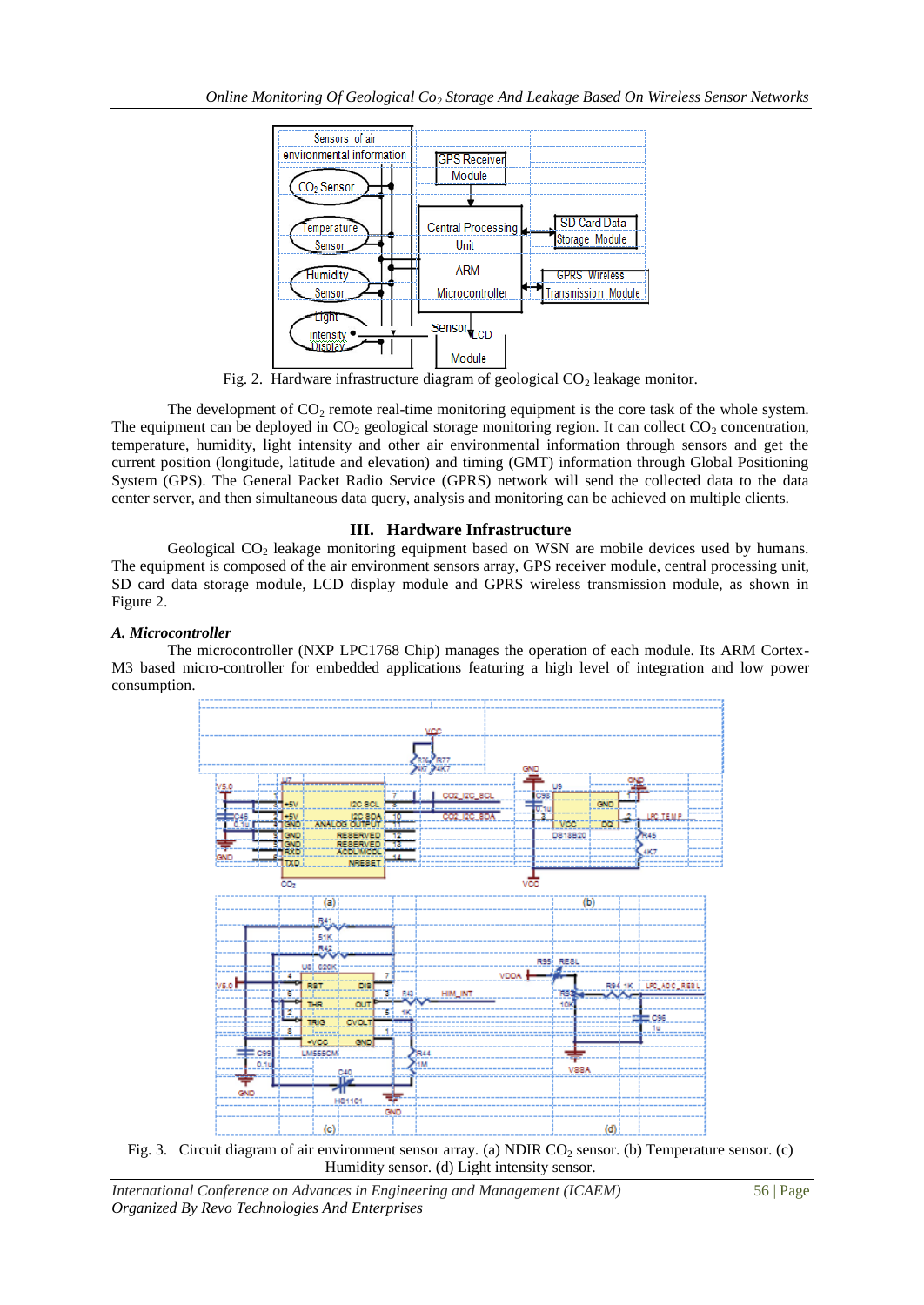The LPC1768 operate at CPU frequencies of up to 100 MHz. The peripheral complement of the LPC1768 includes up to 512 KB of flash memory, up to 64KB of data memory, Ethernet MAC, USB Device/Host/OTG inter-face, 8-channel general purpose DMA controller, 4 UARTs, 2 CAN channels, 2 SSP controllers, SPI interface, 3 I2C-bus interfaces, 8-channel 12-bit ADC, 10-bit DAC, four general purpose timers, 6-output general purpose PWM, ultra-low power Real-Time Clock (RTC) with separate battery supply, and up to 70 general purpose I/O pins.

### *B. Sensor Specifications and Circuit Design*

Air environmental information acquisition sensors array includes: NDIR  $CO<sub>2</sub>$  sensor, temperature sensor, humidity sensor, and light intensity sensor. These sensors, respectively, provide real-time collection of air data to the central process-ing unit. Each sensor is described in the following.

*NDIR CO***<sup>2</sup>** *Sensor:* With broad measurement range, high sensitivity, fast response time, good selectivity and strong anti-interference ability, S-100 miniature  $CO_2$  sensor module is selected [23]. This sensor adopts Nondispersive infrared  ${}^{\circ}C$  = degrees Celsius, RH = Relative humidity, ppm = parts per million, s = second.

| $1$ ADLE 1. CO <sub>2</sub> Sensor Specifications $ 23 $ |                                          |
|----------------------------------------------------------|------------------------------------------|
| Parameter                                                | <b>Technical Data</b>                    |
| <b>Operating Temperature</b>                             | $0^{\circ}$ C $\sim$ 50 $^{\circ}$ C     |
| <b>Storage Temperature</b>                               | $-30$ °C ~ 70 °C                         |
| <b>Operating Humidity</b>                                | $0\% \sim 95\%$ RH (Non-condensing)      |
| Sensing Method                                           | NDIR (Non-dispersive infrared)           |
| <b>Measurement Range</b>                                 | $0 \sim 5000$ ppm (expandable up to      |
|                                                          | 10000 ppm)                               |
| Accuracy                                                 | $\pm 30$ ppm $\pm 5\%$ of measured value |
| Step Response Time (90%)                                 | 60 s                                     |
| Sampling Interval                                        | 3s                                       |

TABLE I. CO<sup>2</sup> Sensor Specifications [23]

(NDIR) spectroscopic analysis technology, and is widely used in many fields such as air quality monitoring. As shown in Table 1, its performance and accuracy could well meet the needs of geological  $CO<sub>2</sub>$  monitoring. The circuit diagram of NDIR  $CO<sub>2</sub>$  is as shown in Figure 3(a)

*Temperature Sensor:* DS1820 digital thermometer, which can convert the temperature to digital within 1second and provide 9-bit digital value of temperature readings is chosen with the measurement range of −55°∼ + 125° and value-added volume of 0.5°. Single-mode 1-Wire bus is adopted by this thermometer to connect to the central processing unit and no external components or backup power supply is needed (Figure 3(b)).

*Humidity Sensor:* HS1101 humidity sensor is used for acquiring humidity sensor data. The measurement range is of 1∼99% RH and voltage input of 5 V DC. Capacitor frequency conversion is applied so as to reach the connection to the central processing unit. The circuit diagram of this sensor is as shown in Figure 3(c). *Light Intensity Sensor:* Module A/D within the central processing unit is employed to achieve circuit switching and collecting of light intensity and power supply voltage data (Figure 3(d)).

#### *C. GPS Receiver Module*

With the high sensitivity, good tracking performance, and high position and speed accuracy in the world, the G593 is selected as the GPS receiver module which providing the best solution. The G593 GPS module can supports up to 210PRN channels, with 66 search channels and 22 simultaneous tracking channels. It supports signal procession of L1 band signals such as GPS C/A and Satellite Based Augmentation Systems (SBAS), including Wide Area Augmentation System (WAAS), global navigation satellite system (EGNOS), and Multi-functional Satellite Augmentation System (MSAS).

#### *D. GPRS Remote Transmission*

The transmission of Real-time collected data is via GPRS wireless transmission module–SIM900A. The module takes Surface Mount Technology (SMT) packaged dual GSM/GPRS as solution, the powerful processor ARM9216EJ-S as the core and the International Mobile Equipment Identity (IMEI) code as a unique identifier. It is characterized by the small chip, compact, high reliability and low power consumption.

Central processing unit uses Universal Asynchronous Receiver Transmitter (UART) to reach the connection to GPRS wireless transmission module to further realize wireless transceivers of data collecting.

*International Conference on Advances in Engineering and Management (ICAEM)* 57 | Page *Organized By Revo Technologies And Enterprises*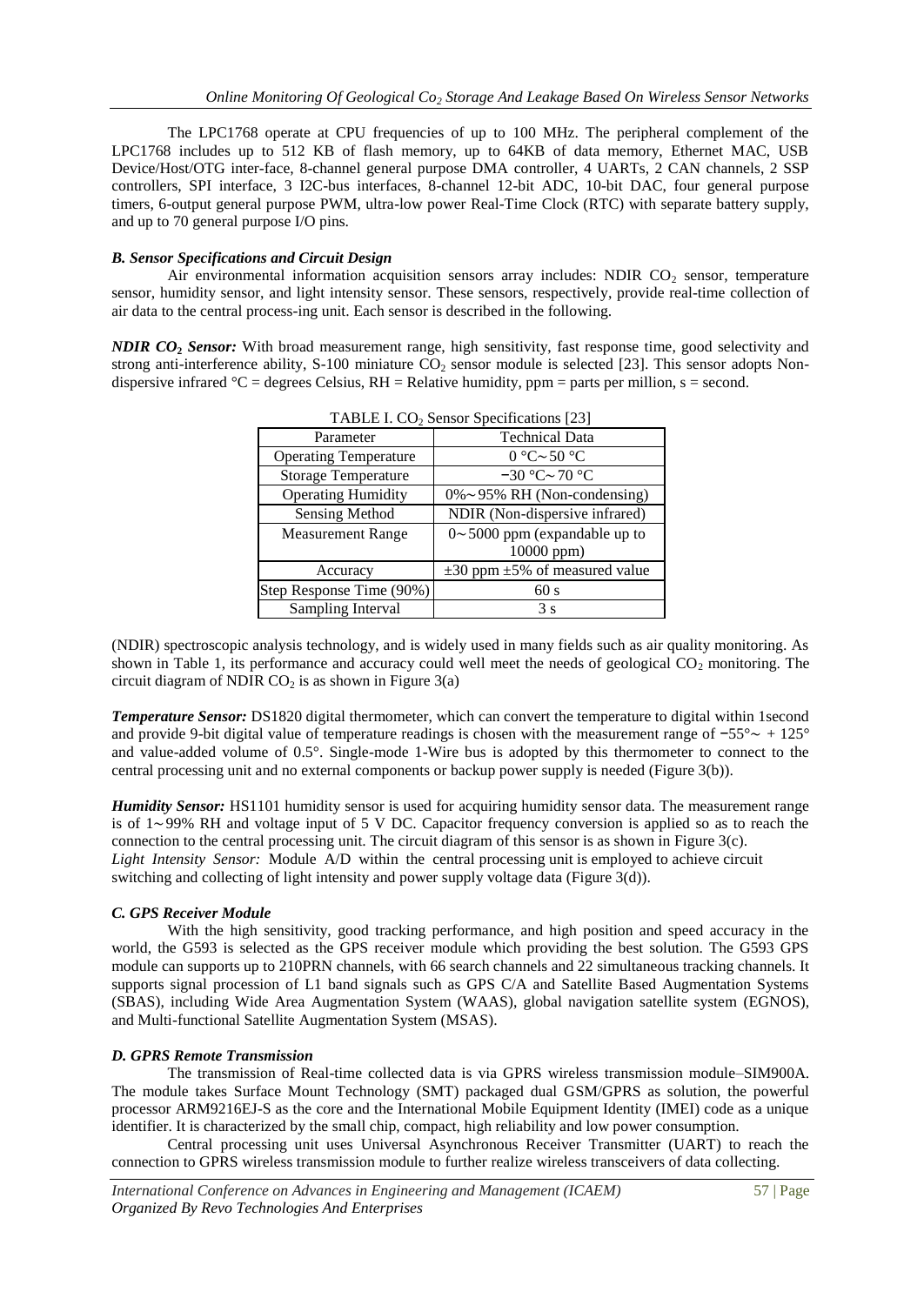First, based on Transmission Control Protocol/Internet Pro-tocol (TCP/IP) stack, the central processing unit initialize UART, send the command AT and initialize GPRS wireless transmission module; Second, send the dial command ATD \* 97 # to GPRS wireless transmission module and line on after the dial-up succeeds. Then, the central processing unit starts using Point to Point Protocol (PPP) and TCP/IP stack to get the connection to Domain Name System (DNS) servers via GPRS wireless transmission module, domain name get parsed first and then servers get connected, thus establishing point to point communication with remote mobile networks. Finally, the collected data is packed through User Datagram Protocol (UDP) so as to realize wireless transmission.



Fig. 4 Firmware flow of  $CO<sub>2</sub>$  remote real-time monitoring equipment

## **IV. Firmware Flow**

Firmware process includes two main parts, real-time col lecting and wireless transmission. First, the sensors array of CO<sub>2</sub>, temperature, humidity and light intensity are used to collect data; GPS receiver module is adopted to collect GPS position and time information; Afterwards, for the collected data, through GPRS wireless transmission module, continuous wireless transmission is conducted as shown in Figure 4. Specific procedures are as below:

- 1) Power the equipment on, then is to initialize the entire  $CO<sub>2</sub>$  remote real-time monitoring system, including the circuit initialization of air environment sensors array, central processing unit and all modules. Display the con-trol signal in a fixed time (1 second intervals) and mon-itor the operational status of each module real-timely.
- 2) After the initialization of TCP/IP protocol stack and the success of dial-up of GPRS wireless transmission module, the central processing unit achieves the connection to remote mobile network and then the point to point communication will be established.
- 3) Wait for the data of air environmental sensors and GPS receiver module, including  $CO<sub>2</sub>$  concentration, temperature, humidity, light intensity, GPS positioning and timing from converters of UART, I2C and A/D.
- 4) Central processing unit displays the collected data and power supply information on the LCD display module real-timely.
- 5) When the transmission time interval is reached (interval from 1 second to 30 minutes), pack the stored data according to UDP. The AT commands is applied to control GPRS wireless transmission module to connect to remote wireless communication network and the data packet will be sent wirelessly to a data center server.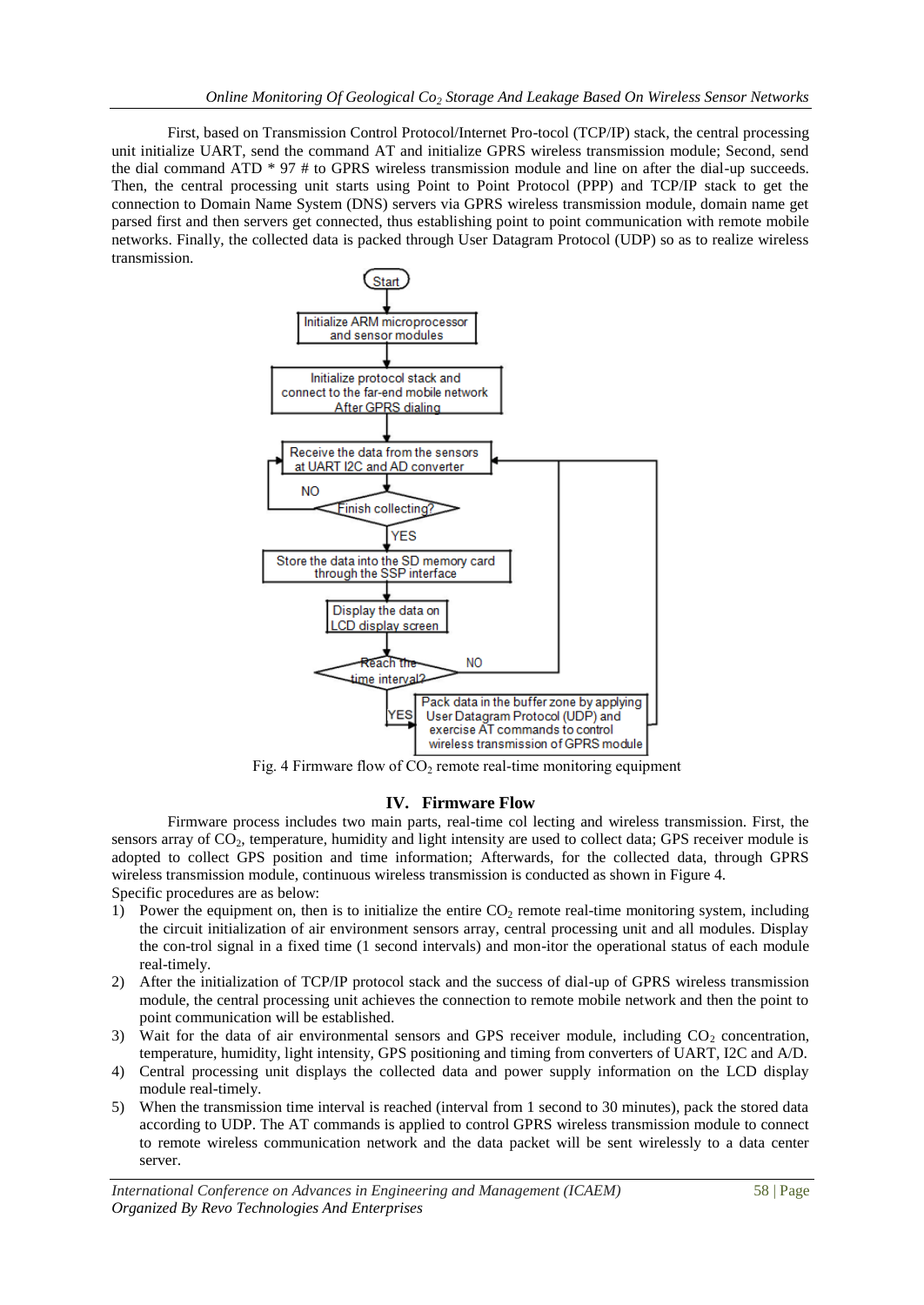

Fig. 6. CO<sub>2</sub> adsorption of moist-equilibrium coal at 25 °C, 30 °C, and 40 °C.



Fig. 7. Geological  $CO<sub>2</sub>$  storage and leakage online monitoring WebGIS.

## **V. Implementation**

Remote real-time monitoring equipment for  $CO<sub>2</sub>$  Geological Storage and leakage is successfully developed, which can real-ize automatic storage, real-time display and wireless transmit the data of  $CO<sub>2</sub>$ concentration, temperature, humidity, light intensity, and GPS positioning and timing.

With size of 6 cm  $\times$  12 cm  $\times$  18 cm, the weight of monitor-ing equipment is 266 g. It can be easily arranged in a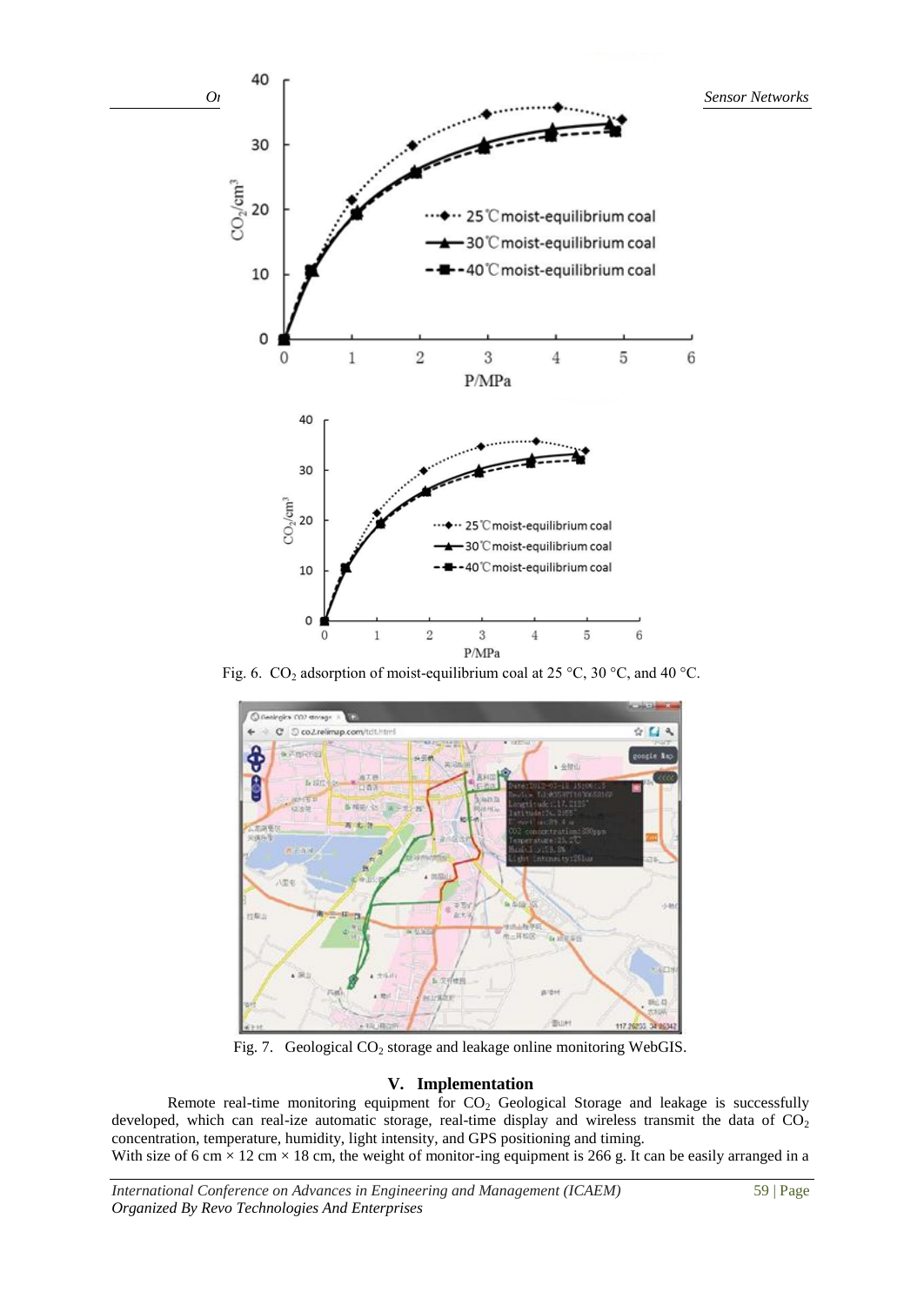variety of experimental environments for its simple and portable. The implementation of circuit board is as shown in Figure 5.

In fact, the process of  $CO<sub>2</sub>$  geological storage can be simpli-fied to be the inverse process of coalbed methane extraction. And the core mechanism is the process of  $CO<sub>2</sub>$  adsorption and CH<sub>4</sub> displacement dynamics [2]. So power the equipment on and place it in the experiment of testing the mechanism of action of  $CO<sub>2</sub>$ adsorption – analysis in coal seam pore bodies. Respectively monitor the adsorption capacity of the same equilibrium water coal sample at 25, 30, 40 $^{\circ}$ , and the curve of  $CO_2$  adsorption change at different temperatures is acquired, which is as shown in Figure 6.

Figure 6 shows that as the temperature increases, the equilibrium water coal sample needs more gas pressure to adsorb the same amount of  $CO<sub>2</sub>$ , which further proves that  $CO<sub>2</sub>$  adsorption of coal belongs to physical adsorption.

Figure 6 also shows that  $CO<sub>2</sub>$  adsorption capacity of the coal sample decreases as the temperature increases, which on the one hand is consistent with the conclusion that the change width of coal surface free energy determines the adsorption capacity of coal surface (as the temperature increases, the free energy of coal decreases) and on the other hand coincides with the fact that the  $CO<sub>2</sub>$  adsorption of coal is exothermic. This equipment has effectively measured  $CO<sub>2</sub>$  adsorption capacity of equilibrium water coal sample at different temperatures and verified the variation adsorption.

The online monitoring WebGIS was developed using PHP programming language, which running on the Apache web server. For the database, the WebGIS utilizes MySQL because of its speed and reliability. Create, optimize, and deploy stunning cross-browser web maps with the Open Layers. Open Layers is a powerful, community driven, open source, pure JavaScript web-mapping library. With it, we can easily create our own web map mashup using WMS, Google Maps, and a myriad of other map backends [26]. The interface of geological  $CO<sub>2</sub>$  storage and leakage online monitoring WebGIS client is shown in Figure 7. Based on the development of the embedded mobile GIS prototype instrument, take Xuzhou city in Jiangsu province, china as an application example, the data collecting and sending terminal whose device ID is 353236012283399 is in wireless transmission at 14:20, May 18, 2012. The device ID (353236012283399) is the unique mobile device identification code (IMEI) obtained from the SIM900A GPRS module, and the current time corresponds to the time reading from the GPS.



Fig. 8. Variation trends of near-surface observation data at the storage site.

As Figure 8 shows, based on the near-surface observation data at the geological  $CO<sub>2</sub>$  storage site from monitoring instrument, the variation trends of  $CO<sub>2</sub>$ , temperature, humidity and light intensity are analyzed by using of the linear trend analysis.

#### **VI. Conclusion**

Based on the sensors of  $CO<sub>2</sub>$ , temperature, humidity and light intensity, the equipment which is suitable for the surface  $CO<sub>2</sub>$  concentration monitoring was developed in order to realize remote real-time acquisition of multivariate information in the monitoring of  $CO<sub>2</sub>$  geological storage.

This experiment adopts self-made portable  $CO<sub>2</sub>$  monitoring equipment, which obtains localization and time service infor-mation through GPS, and it can cache dynamic changes of real-time monitoring data into SD cards. GPRS is employed to wirelessly transmit them to the server, which ensures the continuity of data acquisition and monitoring.